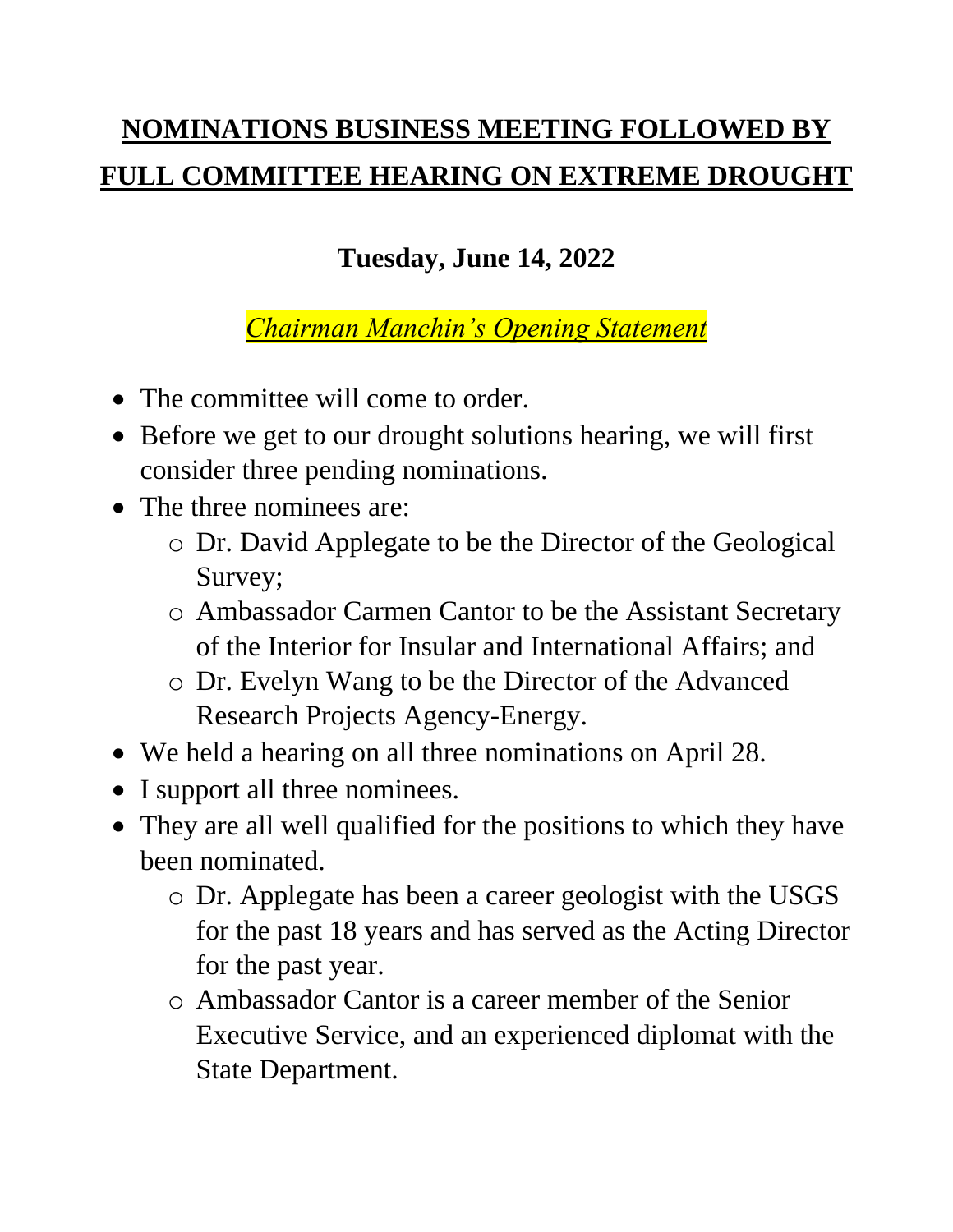- o She has spent the last 2 and a half years as our Ambassador to the Federated States of Micronesia, a post to which the Senate confirmed her by voice vote.
- o Dr. Wang is the head of the Mechanical Engineering Department at MIT and has served as the Associate Director of DOE's Solid State Solar Thermal Energy Conversion Center.
- I think all three nominees will bring their extensive knowledge and experience to their positions.
- I urge my colleagues to vote to confirm them.
- We will vote on these nominations once we have a quorum.
- Moving on to the focus of today's hearing.
- Thank you all for being here today as we discuss the western drought crisis, an extremely pressing issue, that is no doubt ever present in the minds of our Western colleagues.
- The West is currently facing a historic mega-drought and 92% of the area at large is facing some degree of drought.
- For some states, like Arizona, California, Nevada, New Mexico and Utah – that figure is at 100 percent.
- In the southwestern U.S., scientists have called this the worst the area has seen in *1,200 years.*
- I know the water issues out West are very different than what we have in West Virginia – we are often faced with the opposite problem of flooding, rather than drought.
- But it doesn't matter where you live; drought has a domino effect that indirectly spills over into the lives of all Americans – from the economic losses to wildfires, to food scarcities and higher food prices.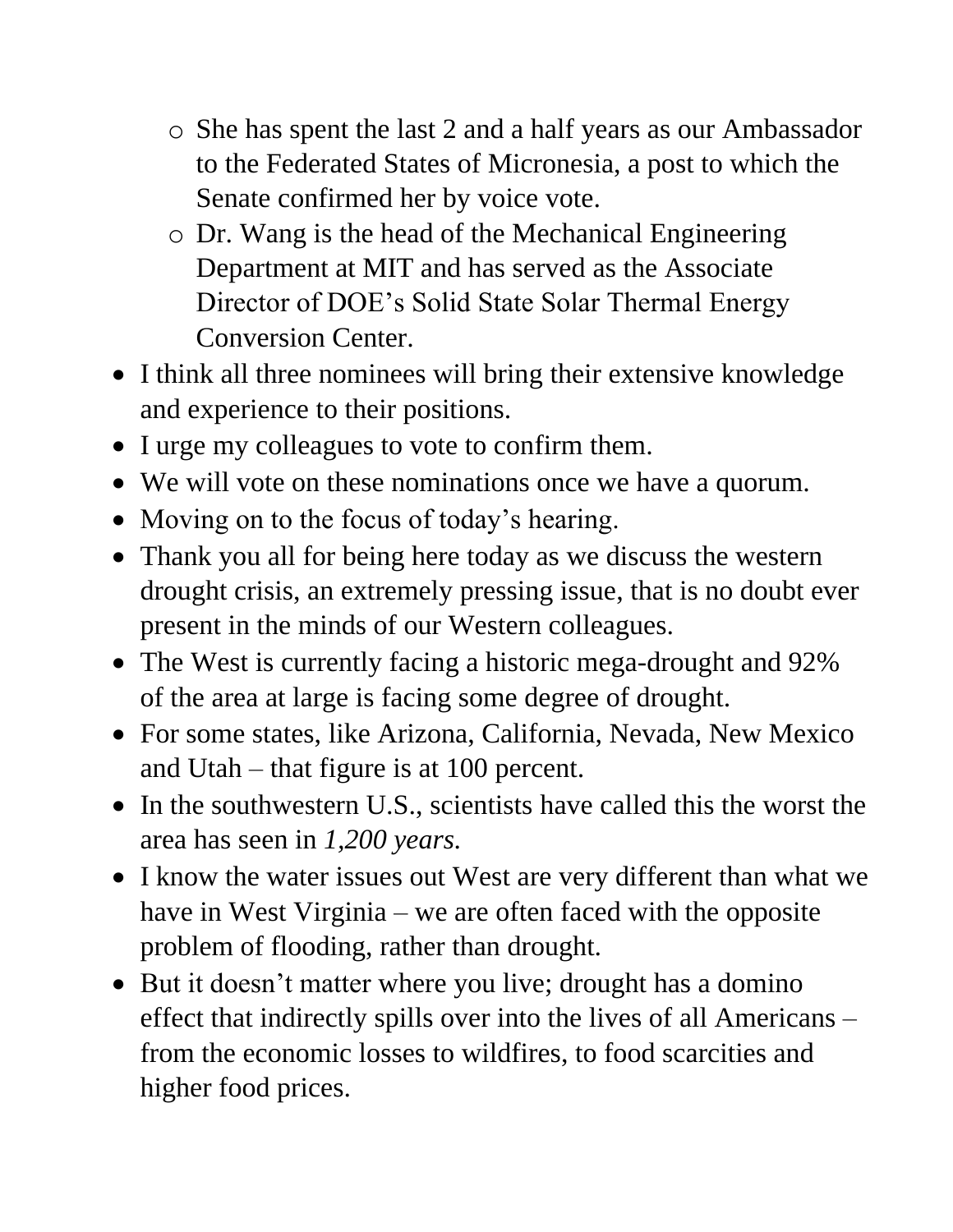- The historic significance of this period should serve as a wakeup call to the entire country on the critical importance of stakeholders coming together to develop and implement drought-proof water solutions that tackle both water supply and water demand – especially in light of population growth and climate change.
- But as I have often said on the topic of climate change, I want to stay focused on actionable solutions. And that will be the focus of this drought discussion today.
- The Bureau of Reclamation has a vital role to play when it comes to managing western water resources and addressing water scarcity.
- President Teddy Roosevelt created the Bureau of Reclamation shortly after signing the Reclamation Act on June 17, 1902 – 120 years ago this Friday.
- Today, the Bureau of Reclamation is the nation's largest water supplier, operating over 300 reservoirs that provide 1 in 5 Western farmers with water for their crops, and deliver 10 trillion gallons of drinking water to millions of people each year.
- But the agency is currently facing unprecedented challenges given the historic low and continually declining levels of water in many of the country's largest reservoirs.
- In the Colorado River Basin, Lake Mead and Lake Powell have reached their lowest levels ever recorded. Currently, Lake Mead is sitting at 29% capacity, while Lake Powell is currently at 27% capacity.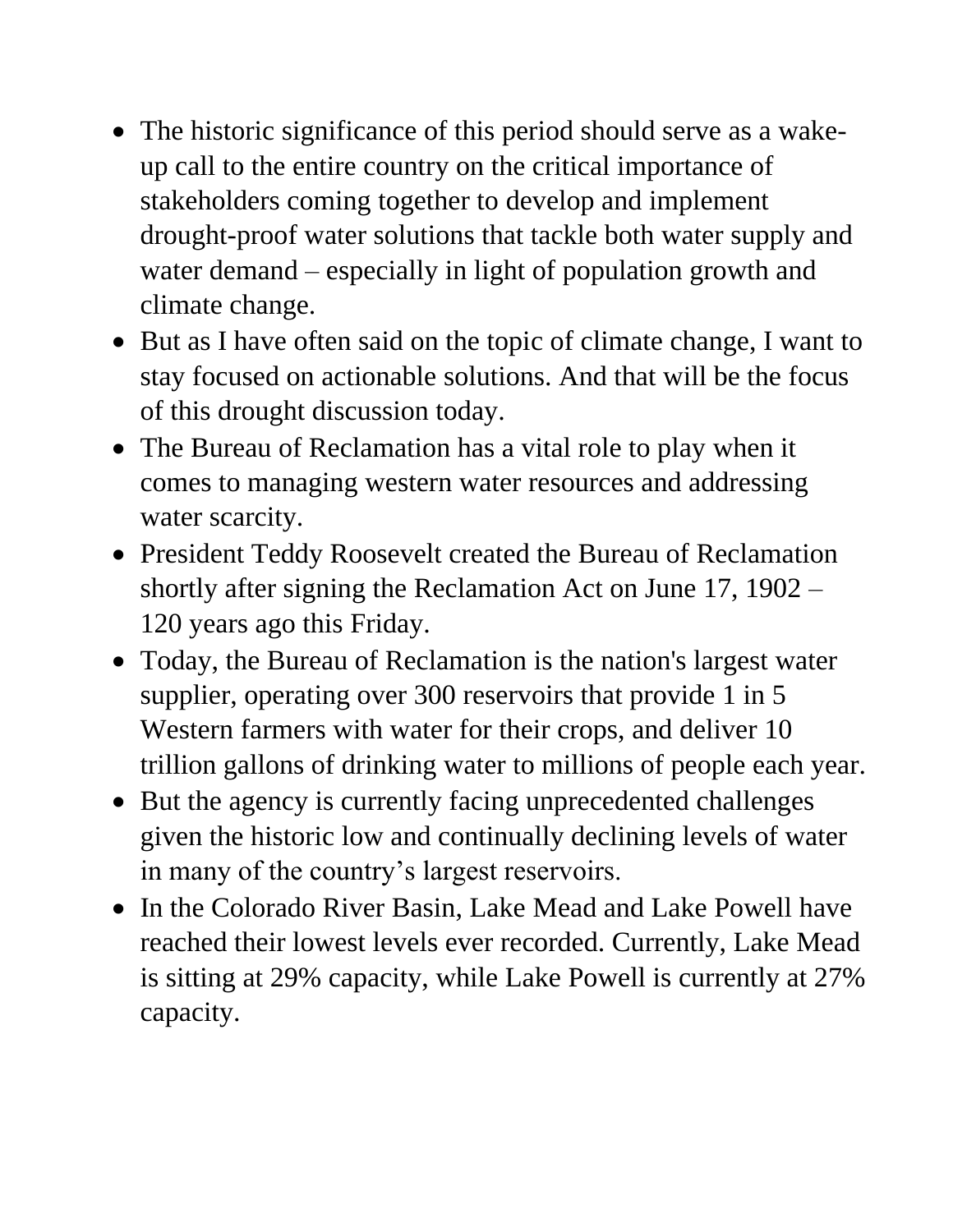- These lake levels put hydropower, which is critical to current and future grid reliability in the West, at risk, because the water must be high enough to turn the turbines.
- In fact, the North American Electric Reliability Corporation, or NERC, cited the threat of low water levels to hydroelectricity generation to be among the challenges to maintaining grid reliability in the West for the coming summer.
- Future water projections in this basin also look grim, and if water levels continue to decline, it would trigger the most severe water cuts for the Southwest.
- This is incredibly alarming.
- These reservoirs are a crucial source of water to millions of households, thousands of farmers and ranchers, wildlife habitat, and provide power for over 3.5 million homes.
- With multiple entities competing for limited water resources that Reclamation facilities provide, there are no doubt going to be some tough decisions ahead about how to equitably allocate these water supplies.
- Last year, Congress invested in western water infrastructure and provided the Bureau of Reclamation a historic amount of funding in the Bipartisan Infrastructure  $Law - $8.3$  billion  $-$  to fund projects that can provide short-term drought relief and long-term drought resilience.
- It provided funding for water recycling, desalination, storage and aging infrastructure projects, incentives for water conservation and efficiency, and funding for projects that provide multiple benefits for people and the environment.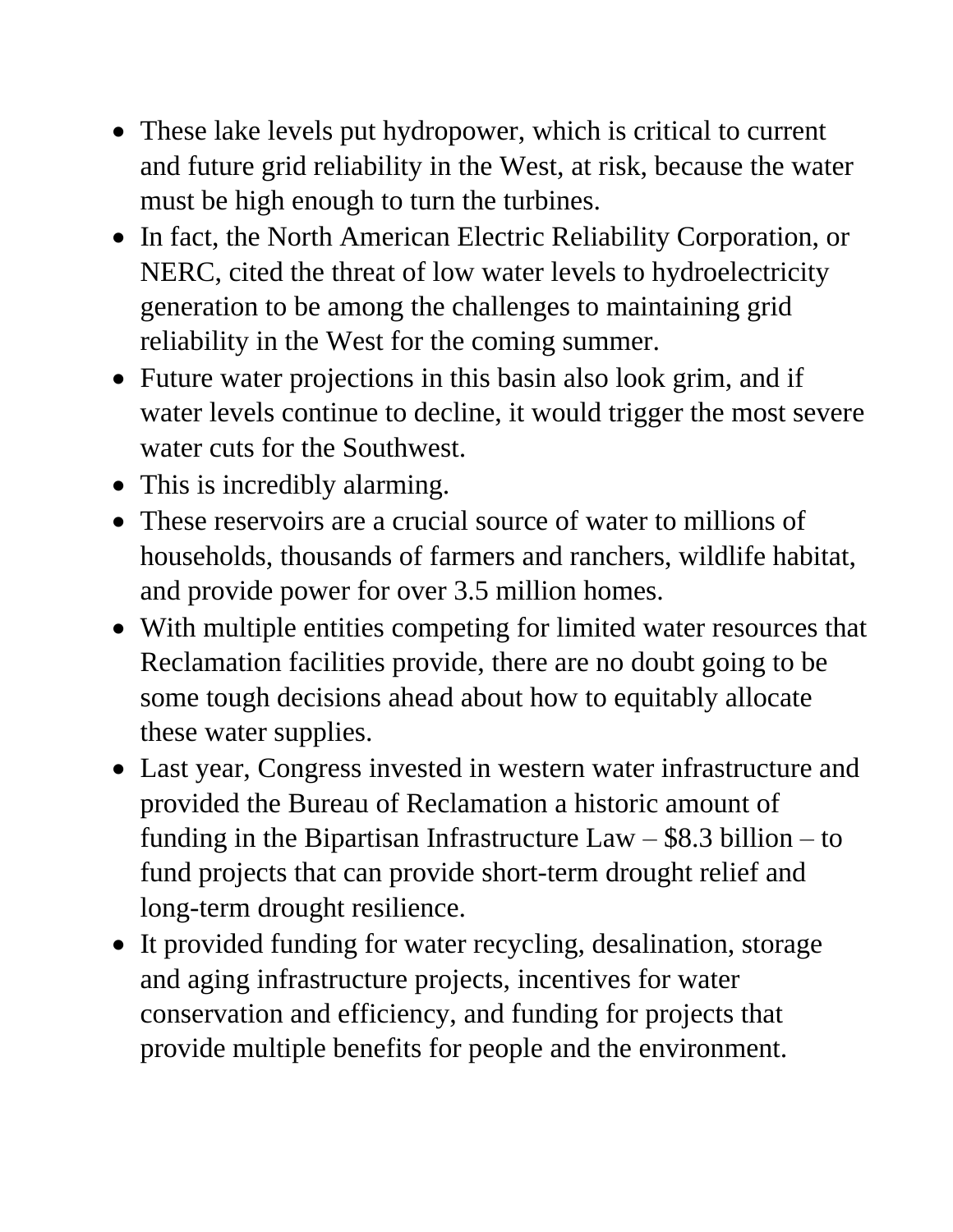- I look forward to hearing from Commissioner Touton about how the agency is prioritizing these funds to deal with our scarce water supplies and where additional congressional action may be needed to prepare for the future.
- While the discussion around drought has centered on water supply availability, water demand solutions must also be part of the conversation.
- I've talked at length about how energy efficiency is a commonsense way to reduce our energy consumption – and I think it makes sense to look at water through the same lens.
- Water and energy are two sides of the same coin it takes a lot of energy to treat the water we use in our every day lives, and it takes substantial amounts of water to produce energy.
- Given the current drought and high energy costs we're seeing across the board, water conservation and efficient water use are the lowest hanging fruit to managing our demand.
- I understand there are tools available that can help Western communities make investments to conserve water.
- One such tool is the Bureau of Reclamation's WaterSMART program. This program was designed specifically to address water demand by investing in irrigation infrastructure and water conservation and efficiency improvements to help communities respond to water scarcity conflicts across the arid West.
- One thing we can all agree on is that an all-of-the-above, collective approach is needed to adapt to these tough conditions, because there are only so many ways to split such a critical and limited resource.